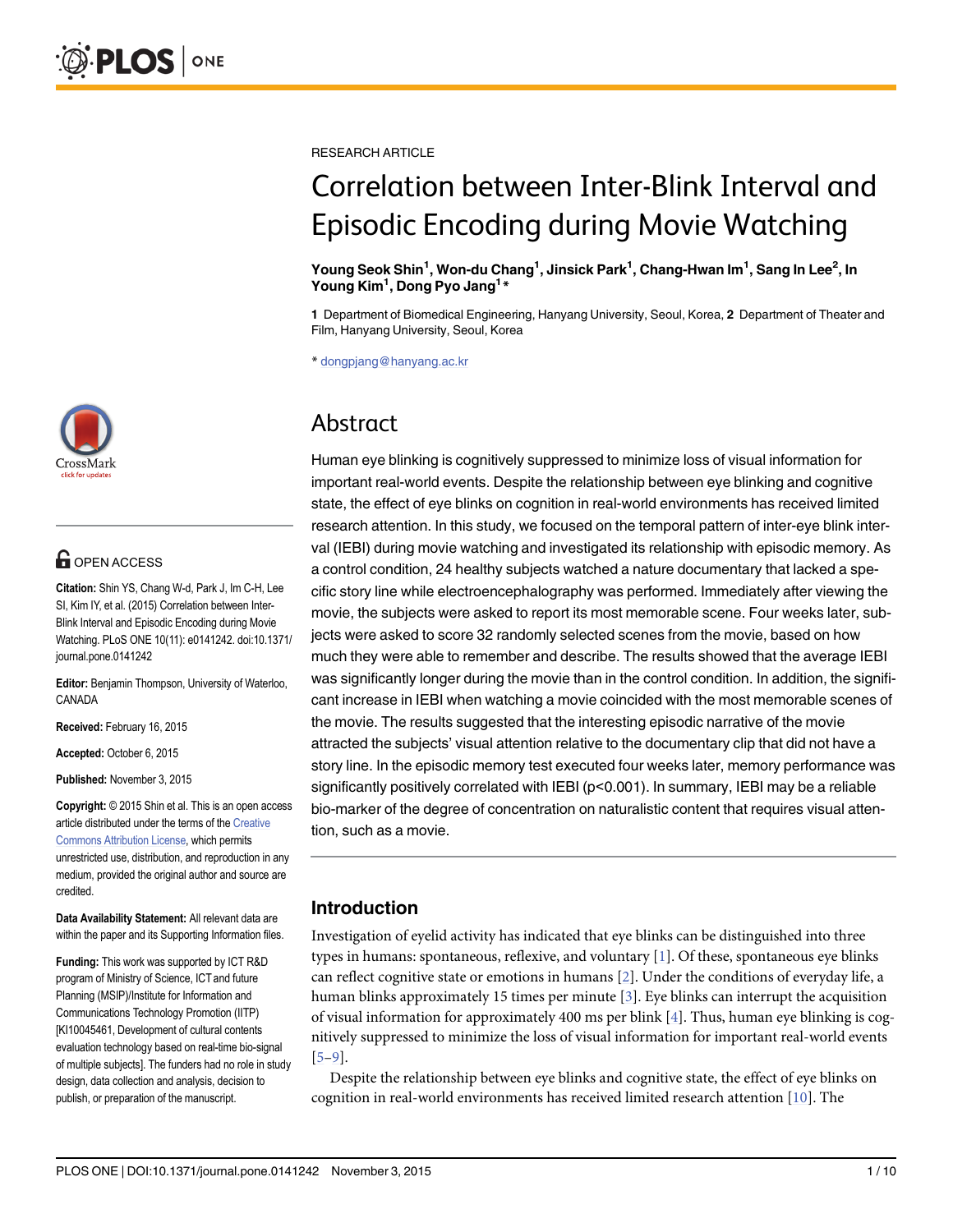<span id="page-1-0"></span>Competing Interests: The authors have declared

ONE

**PLOS I** 

that no competing interests exist.

majority of previous work has focused on the specific timing of eye blinks in response to stimuli or on tasks performed in highly controlled experimental settings. Hall et al. has reported that eye blinks are more likely to occur at certain points in time, such as when a punctuation mark is reached when reading text  $[11]$  $[11]$  $[11]$ . Similarly, blinks tend to occur immediately before and after the presentation of stimuli during a task  $[12-14]$  $[12-14]$  $[12-14]$  $[12-14]$ . In addition, spontaneous blinks are highly synchronized at the end of a performance, during the absence of a character, and during the repetition of a scene that may require less attention [\[15\]](#page-8-0). However, it is unlikely that clear instances of stimulus presentation will be present in the varying flow of visual attention in daily life. It is also difficult to interpret eye blinks as an attentional component under natural conditions because blinking can be performed in response to environmental stimuli such as dryness, as a reflex, or voluntarily. Furthermore, to understand blink suppression as it relates to visual attention, it is important to consider when eye blinks are suppressed rather than when eye blinks occur during naturalistic conditions. Therefore, we hypothesized that inter-eye blink interval (IEBI) is a more reliable biomarker of the relationship between blink suppression and cognitive functions such as memory.

In this study, we investigated the temporal pattern of IEBI when subjects watched a movie that provided naturalistic cognitive information  $[16–18]$  $[16–18]$  $[16–18]$  $[16–18]$  $[16–18]$ . In addition, the relationship between episodic memory and IEBI was analyzed to evaluate visual attention and determine the effects of eye blink suppression on episodic memory.

# Materials and Methods

#### Ethics statement

All of the subjects provided written informed consent and were given a small financial incentive for participating in the study, which was approved by the Institutional Review Board of Hanyang University.

#### **Subjects**

Twenty-four healthy subjects (11 males and 13 females) were recruited for this experiment. The subjects ranged from 20 to 29 years of age. All subjects reported normal or corrected-tonormal visual acuity using glasses, as well as normal auditory function. None of the subjects had any history of major eye problems. We excluded the subjects using contact lenses to prevent fatigue or dryness caused by contact lenses. The humidity in the experiment environments was kept at approximately 50% to minimize that drying of the cornea as this could influence the rate of blinking. Subjects were unaware as to the purpose of the experiment until after the experiment.

# Experimental design

Subjects were instructed to perform three tasks during the experiment. The first task was to watch a 2-hour movie, the Korean movie 'The Chaser' (MOVIE) [[19](#page-8-0)]. Subjects who had seen the movie before the experiment were excluded. The second task was to watch a 5-minute landscape video from a nature documentary in which beautiful scenes were displayed without any story line (CONTROL). The final task instructed participants to look at a black screen without any visual stimuli for 5 minutes (REST). Also, they took a 5-minute rest between tasks, and the tasks were randomly ordered. The participants were monitored by a camera to check for fatigue during each condition. In the monitoring, no one fell asleep during the experiment.

All tasks were performed using a wide screen in conjunction with a beam projector (LG PW700) in a darkroom. The projector had a HD resolution of  $1280 \times 800$  and a  $100,000:1$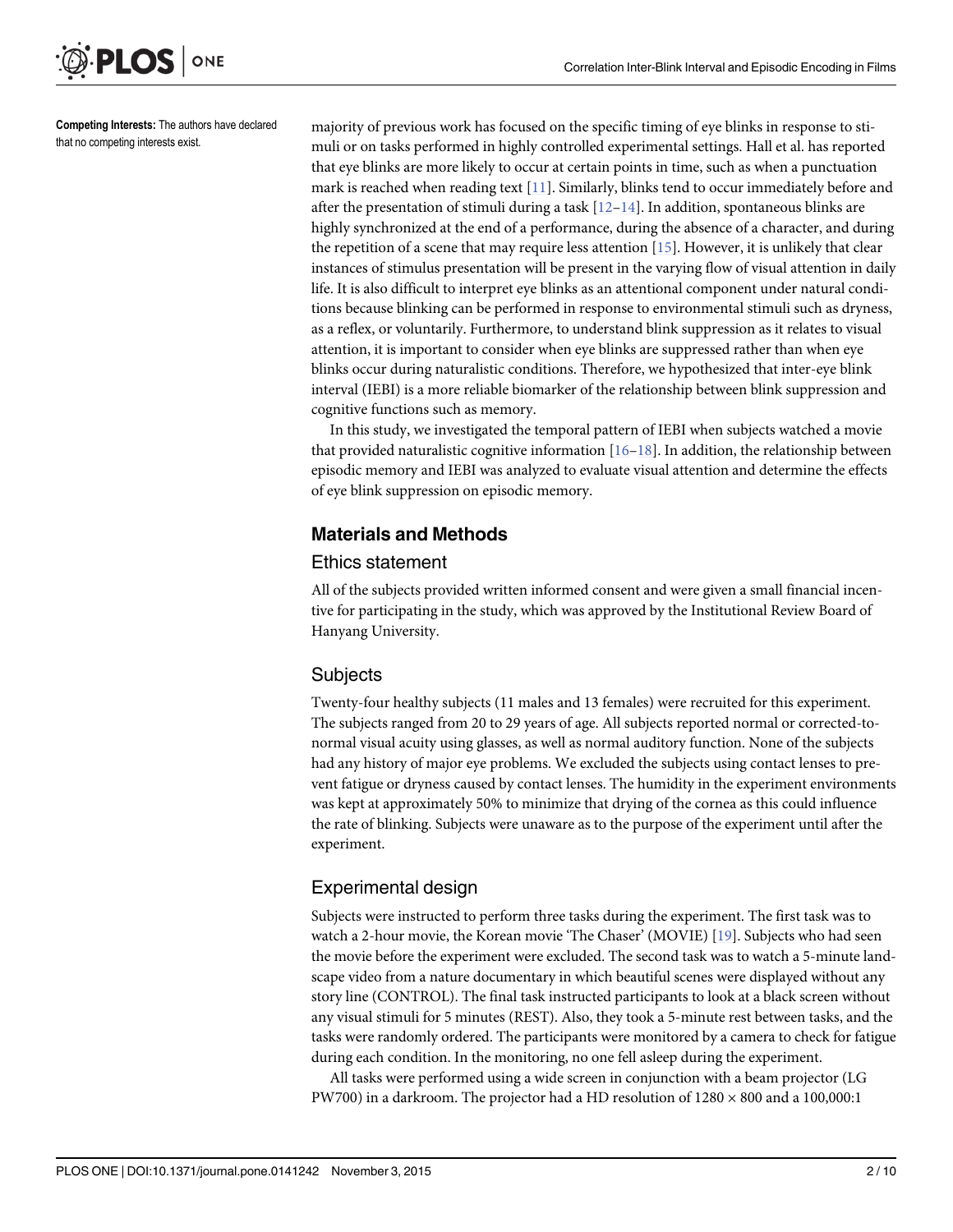<span id="page-2-0"></span>contrast. The 1600 mm (W) 1200 mm (H) wide screen was located 1.0m in front of the subject. The stimuli subtended 80 degrees of the subject's field of view. The height of the seat was adjusted so that the screen and speaker were at the same height as the subject's eyes and ears. Sounds were presented via a Britz Bluetooth speaker system (BZ-D20 Reflex,) with 5W output power. The distance from the speaker to the subject was 1.1 m. It was behind of center of screen. Speaker volume was adjusted to the comfort level of each subject before the experiment began, because extremely loud sounds were likely to cause a reflex eyeblink.

Immediately after the three tasks, the subjects were asked to report the most memorable scene during film watching in order to find the relationship between memorable scenes and temporal pattern of IEBIs and to understand common interesting scenes across subjects. They were free to select any one scene in the movie which they felt to be the most memorable and they were asked to describe the scene.

An episodic memory test was performed four weeks after the experimental tasks took place. The episodic memory test was composed of 32 items. Each item included a still shot and two questions. Still shots representing a scene were selected to serve as visual cues for recall. Thirty two scenes from the movie were randomly selected out of 99 potential scenes. A scene was defined as a section of the move taking place in one location over a continuous period of time (e.g. a love scene, an action scene, a car chase scene). Each scene was assigned a number and 32 were selected randomly. Subjects were given two questions to answer with regard to each scene. Q1: recall and describe at which point of the movie the given shot is shown. And Q2: score each scene according to how memorable they are with a scale of 1 (not at all) to 5 (perfectly).

#### Data acquisition and analysis

Electroencephalography (EEG) signals were recorded over 12 channels using g.MOBIlab (g.tec Medical Engineering GmbH, Graz, Austria). Eye blink data were measured from electromyography signals in EEG channels. The eye blink component was extracted from the FP1 and FP2 electrodes by a template-matching algorithm that used dynamic positional warping to identify specific patterns in the EEG [\[20\]](#page-8-0). The data were analyzed offline using MATLAB (The Math-Works, Inc., Natick, MA, USA). After detecting eye blinks, we calculated the number of eye blinks per second in order to reduce data size. The number of eye blinks per second was converted to IEBI and aligned to the center time point in order to depict a representative sampling of IEBIs ([Fig 1\)](#page-3-0). To compare the three tasks (REST, CONTROL, and MOVIE), we employed the Kolmogorov-Smirnov test using the kstest2() Matlab function which does not assume a normal distribution. For further analysis, each subject's MOVIE IEBI was normalized to the average of their MOVIE IEBI. Additionally, IEBI data were filtered with a Gaussian kernel. We made a 60 point Gaussian window with 4 proportional to the reciprocal of the standard deviation using the gausswin() Matlab function. The filtered IEBIs of all subjects were averaged. A random permutation test  $[21]$  $[21]$  $[21]$  was used to establish statistical significance ( $p < 0.01$ ) of the peak time series. In addition, Pearson's correlation was used to validate the relationship between IEBI and memory capacity for 32 randomly selected scenes from the movie.

#### **Results**

The mean IEBIs in REST and CONTROL conditions were  $2.6 \pm 0.8(SD)$  s and  $3.2 \pm 1.6$  (SD) s respectively, increasing to  $4.0 \pm 2.6$  (SD) s during the movie watching. The changes of IEBIs across conditions were more clearly visible in the distribution of IEBIs, as shown in [Fig 2A](#page-3-0). IEBI were more widely distributed within the MOVIE condition compared with the CON-TROL and REST conditions. As mentioned above, Kolmogorov-Smirnov tests were employed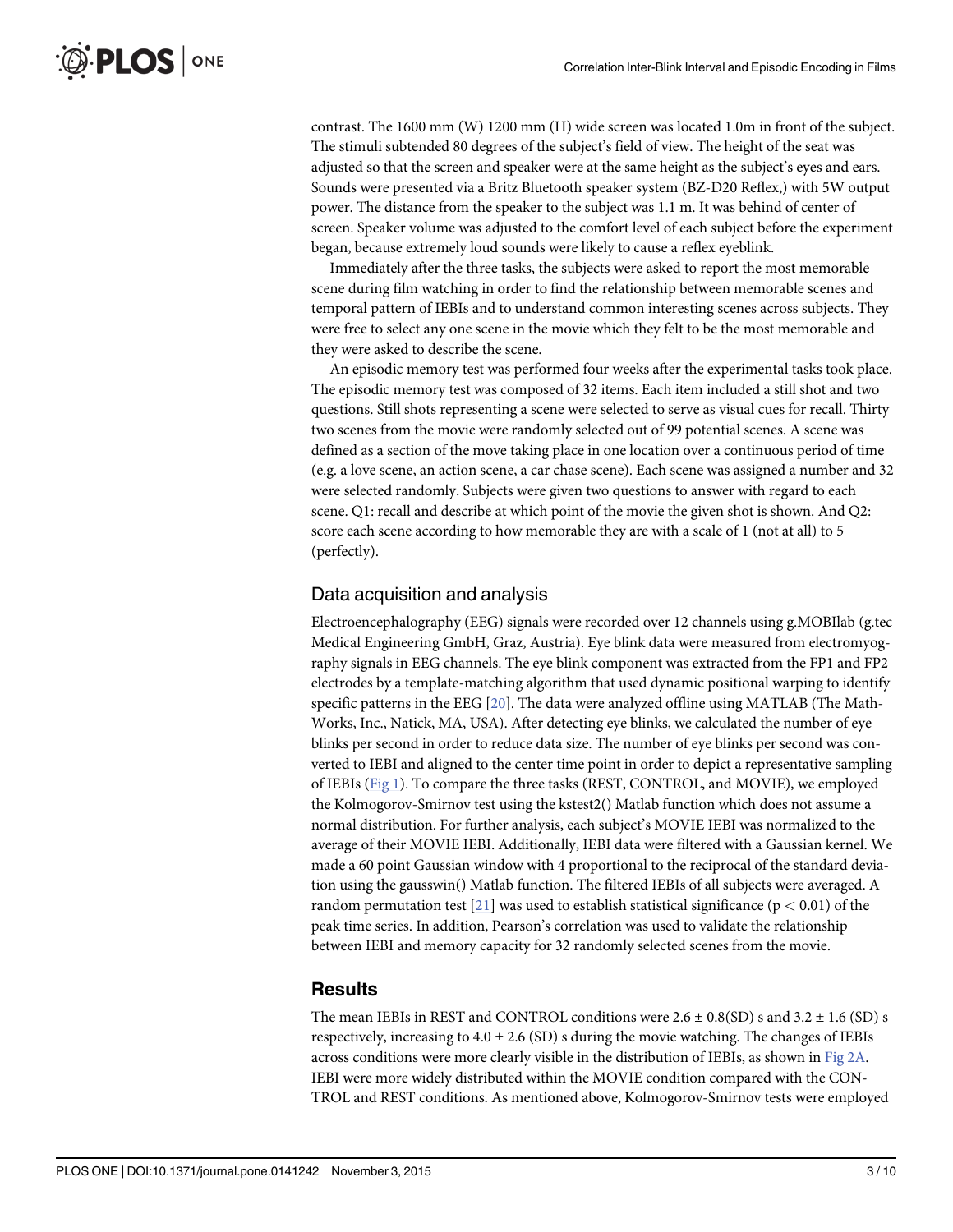<span id="page-3-0"></span>

[Fig 1. P](#page-2-0)re-processing of eye blink data. (A) Raster plot of eye blinks. (B) IEBI plot aligned to the center time point (red bar) as a representative sample of IEBIs. (C) Continuous plot of IEBI filtered with a Gaussian kernel after normalization to the average IEBI.

doi:10.1371/journal.pone.0141242.g001

to compare the statistical difference across conditions. Statistically significant differences were revealed between MOVIE and CONTROL ( $p < 0.01$ ,  $k = 0.0408$ ), MOVIE and REST  $(p < 0.01, k = 0.0708)$  and CONTROL and REST  $(p < 0.01, k = 0.0434)$ . And the medians in MOVIE, CONTROL and REST were 2. Interquartile ranges of these conditions also were 2.

Next we considered cumulative distribution function plots (CDF) to assess the shift in distribution across conditions. The difference in distribution between specific IEBIs with duration were clearly found as shown in Fig 2B. For further analysis, we divided the data into "short" or



[Fig 2. S](#page-2-0)tatistical comparisons and cumulative distribution in three conditions. (A) The graph shows the average of IEBIs and histogram of IEBIs for each of the three conditions (Fig 2 and [S1 Dataset](#page-7-0)). The portion of the histogram between 8 and 67 s has been magnified to more clearly illustrate the distribution of long IEBIs. (B) Cumulative distribution functions for each of the three conditions. The red, sky-blue and black lines show MOVIE, CONTROL and REST conditions, respectively.  $(p < 0.01**$  Denotes a statistically significant difference.)

doi:10.1371/journal.pone.0141242.g002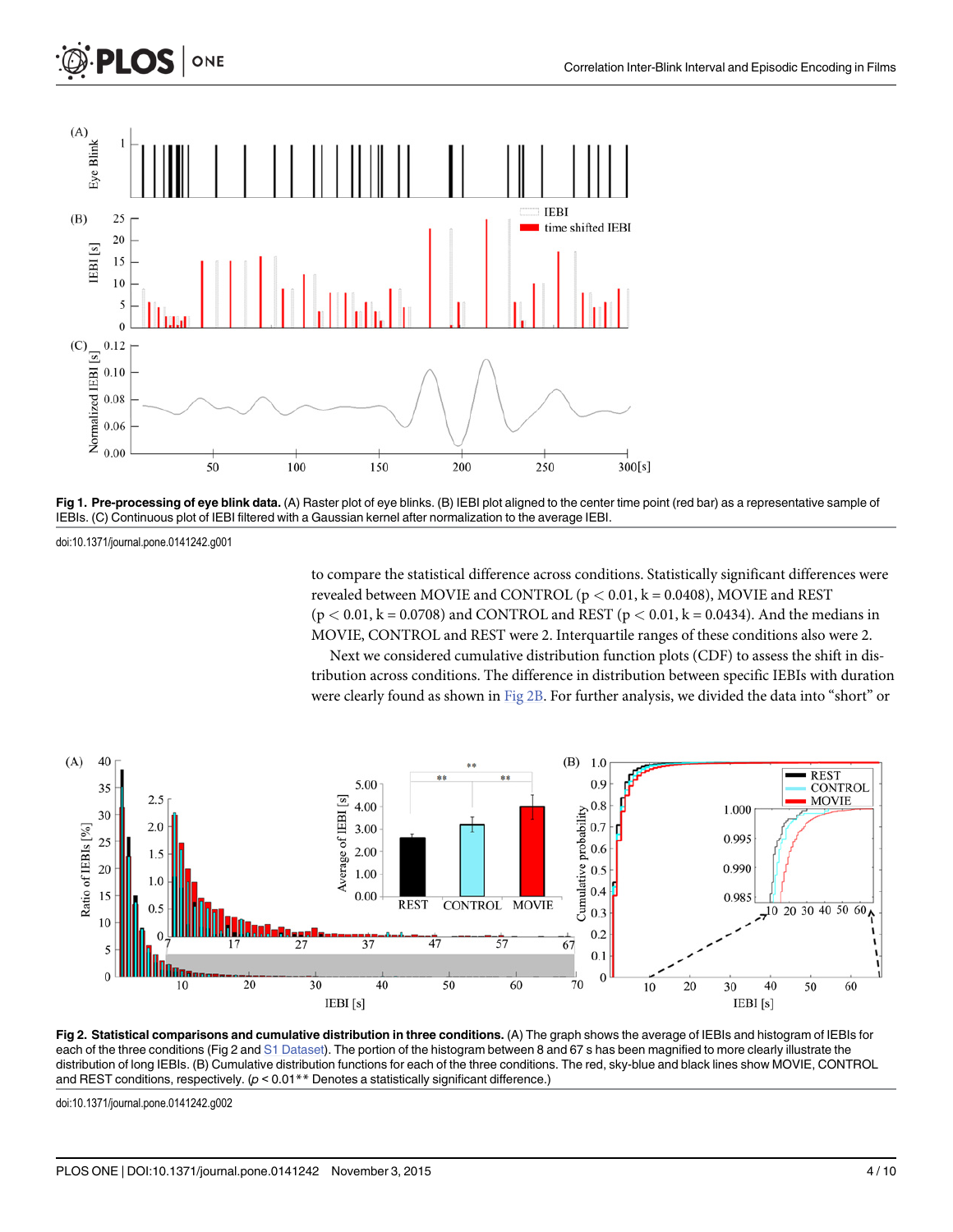<span id="page-4-0"></span>"long" IEBIs  $[22]$ . When the subjects were watching a movie, the number of long IEBIs ( $> 8$ sec) increased, while the number of short IEBIs (< 8 sec) decreased. Also, long IEBIs exceeding 40 seconds found in MOVIE conditions only as shown in [Fig 2](#page-3-0). In particular, very long IEBIs with durations longer than one minute were present in the MOVIE condition. Similarly, the number of short IEBIs (< 8 sec) was significantly reduced in the MOVIE condition (mean: 91.8, SD: 11.8) compared to the CONTROL (mean: 95.7, SD: 6.7, t = -2.310, df = 23, p < 0.05, 2-tailed) and REST (mean: 98.1, SD: 2.9, t = -2.442, df = 23, p<0.05, 2-tailed) conditions. In contrast, the number of long IEBIs significantly increased in the MOVIE condition (mean: 8.1, SD: 11.8) compared to the CONTROL (mean: 4.3, SD: 6.7,  $t = 2.310$ , df = 23, p < 0.05, 2-tailed) and REST (mean: 1.9, SD: 2.9,  $t = 2.442$ ,  $df = 23$ ,  $p < 0.05$ , 2-tailed) conditions.

#### Relationship between IEBI and memorable movie scenes

Immediately after the task, subjects were asked to report the most memorable scene during film watching in order to find the relationship between memorable scenes and the temporal pattern of IEBIs and to understand common interesting scenes across subjects. The murder climax scene was most commonly reported to be the most memorable scene. This scene was selected by 46% percent of all subjects. The second-most memorable scene was a fight sequence between the police and suspect (25%). The third-most memorable scene was the police chase (12%). As shown in [Fig 3](#page-5-0), the greatest increase in IEBIs coincided with the most memorable scene. In addition, the other significant peaks  $(p<0.01)$  matched the second- and third-most memorable scenes in the movie.

#### IEBI and episodic memory

After four weeks, subjects performed the episodic memory test consisting of 32 items. We acquired a memory performance score from Q2 which asked subjects to rate each scene according to how memorable they were using a scale of 1(not at all) to 5 (perfectly). Pearson correlation tests were employed to determine the relationship between IEBI and the memory performance score. As shown in  $Fig 4A$ , scenes that coincided with longer IEBIs were more memorable than scenes with lower IEBIs. Accordingly, there was a statistically significant positive correlation between normalized IEBI values and memory performance scores ( $r = 0.573$ ,  $N = 32$ , p<0.001, 2-talied).

#### **Discussion**

This study is the first attempt to elucidate the relationship between IEBI and enhanced episodic memory during movie viewing. We demonstrated that IEBI increased in relation to the memorability of the movie scene. There was a significant correlation between IEBI and enhanced episodic memory during movie watching.

One of the unique analytic features of this study compared to previous eye blink studies is its focus on the timing and duration of suppressed eye blinks. It can be challenging to identify the synchronization of common stimuli with eye blinking and to differentiate spontaneous eye blinks from blinks that occur for other reasons, including the prevention of dry eye, and from reflexive and voluntary blinking. In our study, the average IEBI during movie viewing was significantly greater than that during the nature documentary. The episodic narrative of the movie better captured subjects' visual attention compared to the documentary clip, which did not have a story line. The results agree with previous research that indicates that mean blink rate is significantly slower while viewing a short video clip with an attractive story than during the rest state [\[15\]](#page-8-0). In the MOVIE condition of the present study, the number of long IEBIs  $($  > 8 sec) also increased significantly, with a few subjects not blinking for more than one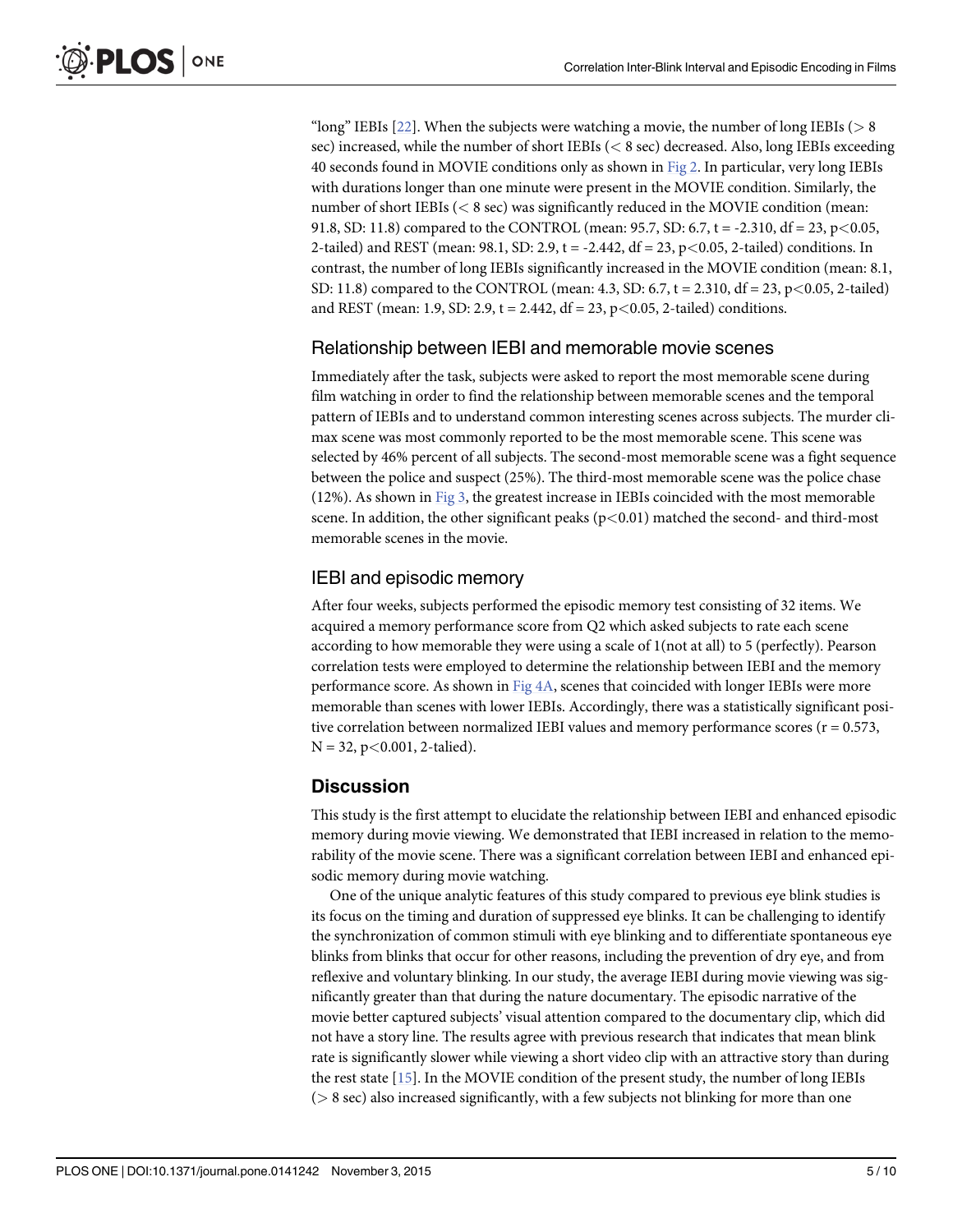<span id="page-5-0"></span>

[Fig 3. T](#page-4-0)emporal matching between normalized IEBIs and scenes reported as memorable by subjects. (A) Most memorable scenes: the murder scene was reported as most memorable by 46% of subjects (Fig 3A and [S2 Dataset\)](#page-7-0). (B) Changes in the temporal characteristics of normalized IEBIs in all subjects in the MOVIE condition. Red bars indicate the most memorable parts of the movies (Fig 3B and [S3 Dataset](#page-7-0)). The gray line depicts statistical significance (p < 0.01), as determined using a random permutation test.

doi:10.1371/journal.pone.0141242.g003

minute, as depicted in [Fig 2.](#page-3-0) While watching interesting scenes in a movie, eye blinks can be spontaneously suppressed for long periods of time in order to increase visual attention. There is a known association between spontaneous eye blinking and visual attention  $[23-25]$  $[23-25]$  $[23-25]$  $[23-25]$ . This





doi:10.1371/journal.pone.0141242.g004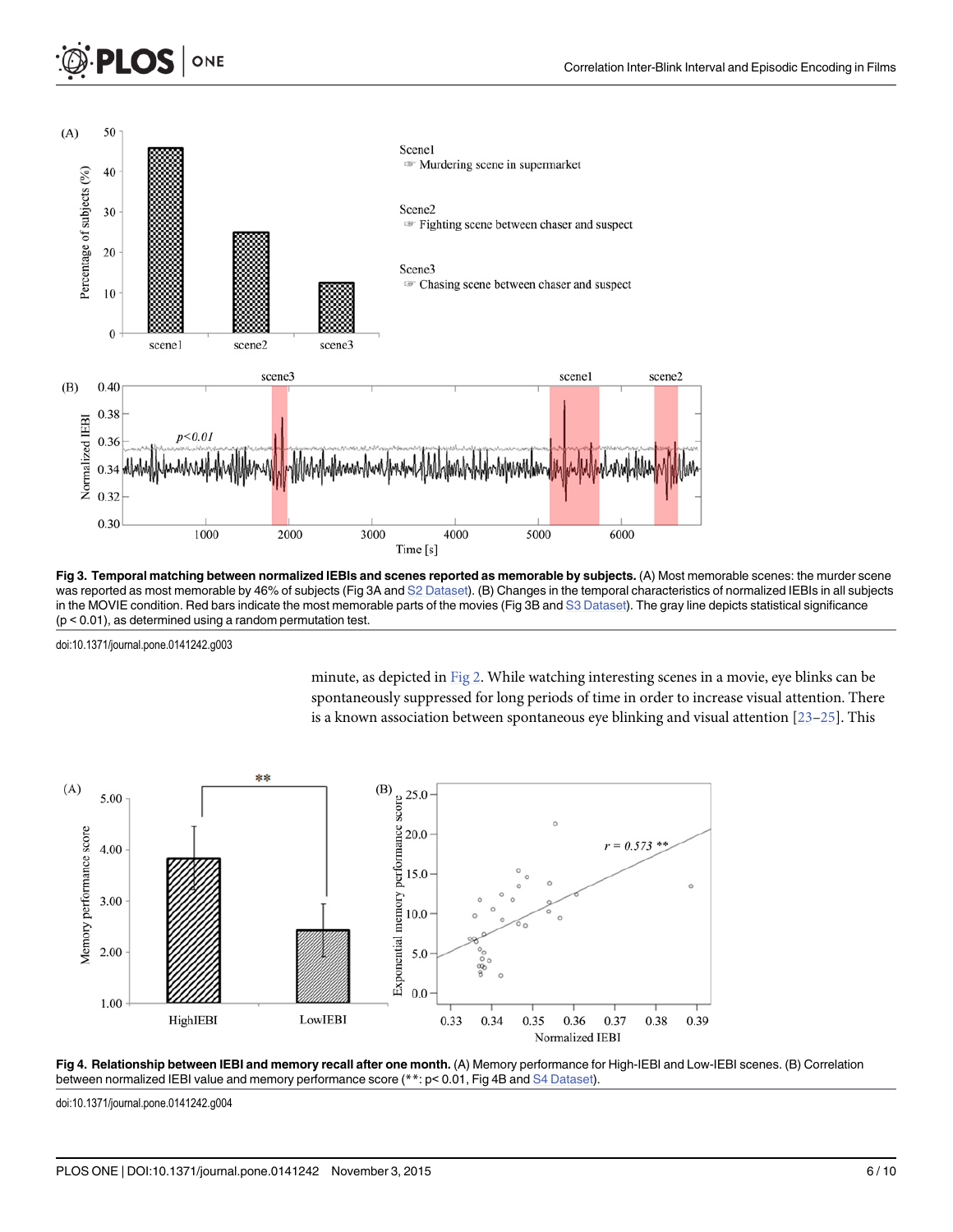<span id="page-6-0"></span>relationship between interesting or memorable moments in movies and eye blink suppression was also confirmed by analyzing the temporal pattern of IEBIs and by asking subjects to score their recall of particular scenes immediately after watching the movie. The scene reported as most memorable by subjects coincided exactly with the most significant peak in the average IEBI of all subjects, as shown in [Fig 3](#page-5-0). In addition, the other significant IEBI peaks corresponded to the scenes in the movie scored as second- and third-most memorable. Because the IEBIs of all subjects were averaged, the significant change in the timing of the peak IEBI indicated that IEBI was highly consistent across subjects at common interesting parts of the movie. Within brain networks, eye blinking is suppressed by the superior colliculus (SC)  $[26, 27]$  $[26, 27]$  $[26, 27]$ , which is under the control of higher cortical areas such as the supplemental eye field, frontal eye field, and posterior parietal cortex (PPC). The PPC is primarily related to eye blinking [[28](#page-8-0),  $29$ ] and attentional processing  $[30]$ , especially in the process of disengaging covert visual attention [[31](#page-8-0)]. These previous findings also indicate that excellent control of blink suppression may be closely related to the visual attention system, which contributes to stable visual perception and awareness through the interruption of eye blinking.

On the other hand, we could consider that eye blink could be associated with rate of presentation of new visual information. Some researchers have found this relationship between eye blink and fast changing visual information [[32](#page-9-0), [33](#page-9-0)]. Cardona and Quevedo used VDT tasks that required subjects to play two different computer games: one fast-paced game and another slow-paced game. The results indicated that blink rate during fast-and slow-paced computer game play decreased to almost 1/3 and 1/2 of baseline levels, respectively. That is, if information changes very fast subjects do not blink to avoid losing important information during the 0.4 s blackout time associated with a blink. Because the scenes reported as most memorable included a murder, a fight and a police chase, the association of eye blink and episodic memory could be interpreted in that more visually rich, dynamic or challenging scenes are better remembered because blinking is avoided during that time.

The close relationship between IEBI and visual attention could be extended to an association with successful memory, considering that the formation of enduring memory depends on attention [[34](#page-9-0), [35](#page-9-0)]. Our results demonstrated that there was a significant positive correlation between IEBI and subsequent memory encoding [\(Fig 4B\)](#page-5-0). That is, scenes that coincided with long IEBIs were better remembered than those that coincided with short IEBI. It has been well established that attention improves memory. A few studies have also suggested that visual attention is important for maintaining information in short-term memory  $[36-38]$  $[36-38]$  $[36-38]$ . Irwin has reported that eye blinks reduce short-term memory capacity for feature and conjunction stimuli because visual information was physically blocked [\[39](#page-9-0)]. In our study, when the subjects were asked to describe the most highly scored scene, they recalled the events of the story that took place before and after the scene. Therefore, we believe our results show that the modulation of visual attention by eye blink suppression affects successful episodic memory encoding.

There were a few limitations in our experimental procedure. First, we did not fully consider dry eye in terms of evaluation or diagnosis. Although we excluded subjects using contact lenses and kept the humidity at approximately 50% to prevent fatigue or dryness by contact lenses, dry eye may influence to spontaneous blinks because a representative function of spontaneous eye blink is to keep the eyeball lubricated and cleansed. Second, fatigue may have an effect on the intrinsic differences between watching a 2h movie and a 5 minute documentary. It has been documented that sleepiness leads to changes in eye blink rate and IEBI [[40](#page-9-0)]. First signs of sleepiness were reported as sporadic periods of long eyelid closure. In this study, video monitoring was used to check sleepiness during the experiment and no one fell asleep. In light of these facts, fatigue had little effect on our experimental results. Nevertheless, in further research, we need to consider the objective assessment method for evaluating the effect of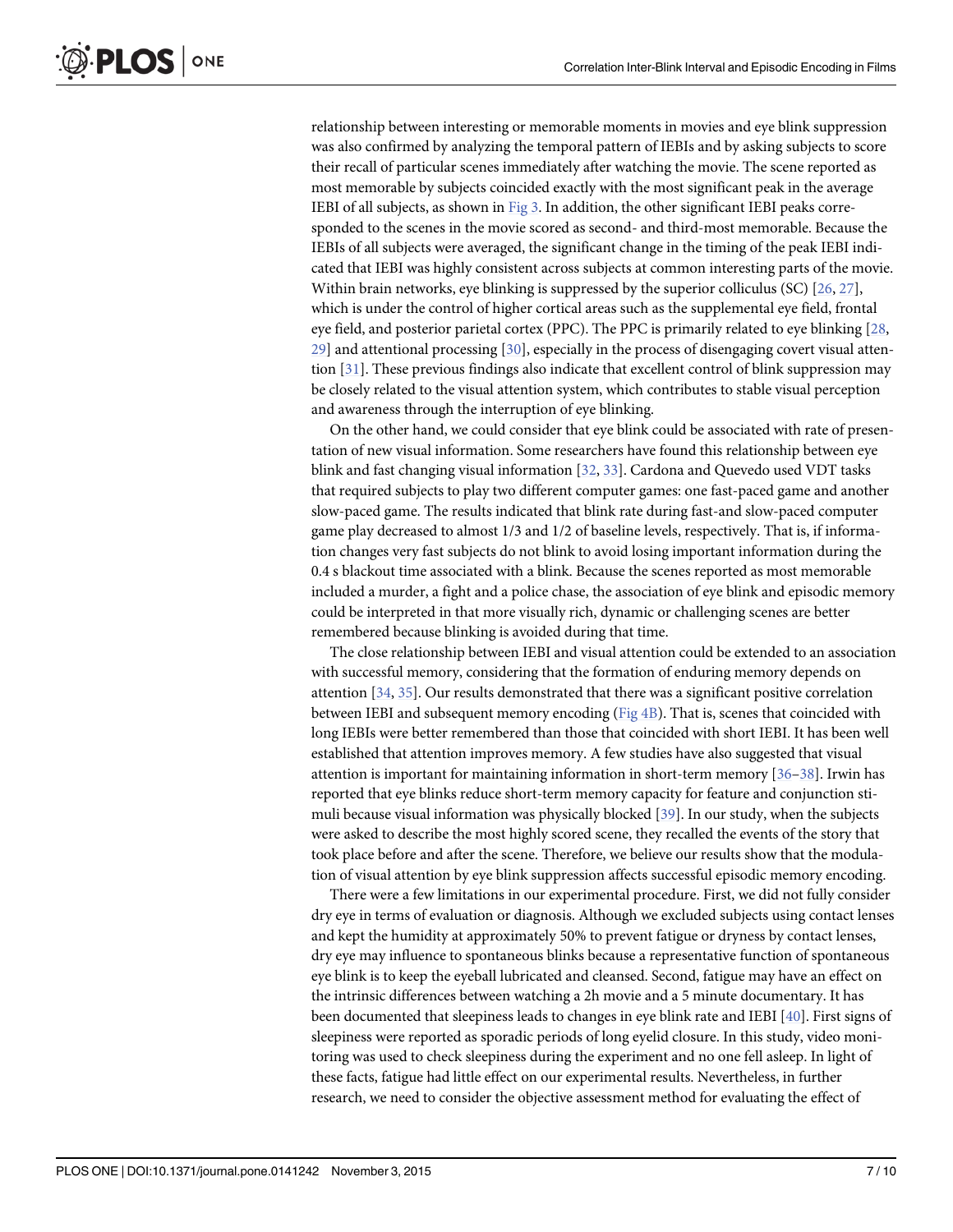<span id="page-7-0"></span>visual fatigue on the eye blink. Finally, we could consider the effect of sound level. In this study, the acoustic pressure level was measured during movie and documentary watching. Although there was no significant difference between MOVIE  $(31.1 \pm 12.2$ dB) and CONTROL  $(28.3 \pm 12.1$ dB), we could not rule out the possibility that strong sound may lead to reflex blinking resulting in changes in eye blink rate between MOVIE and CONTROL conditions.

In conclusion, we demonstrated that significantly longer IEBIs during movie watching are correlated with the most memorable scenes. In addition, the subjects remembered the scenes associated with long IEBIs better than scenes associated with short IEBIs, indicating that IEBI could be used as a reliable bio-marker of subjects' concentration on content that requires visual attention, such as a movie.

# Supporting Information

[S1 Dataset.](http://www.plosone.org/article/fetchSingleRepresentation.action?uri=info:doi/10.1371/journal.pone.0141242.s001) Mean IEBI of each subject in conditions. ([Fig 2A\)](#page-3-0) (XLSX)

[S2 Dataset.](http://www.plosone.org/article/fetchSingleRepresentation.action?uri=info:doi/10.1371/journal.pone.0141242.s002) The result of survey for the most memorable scene. (Fig  $3A$ ) (XLSX)

[S3 Dataset.](http://www.plosone.org/article/fetchSingleRepresentation.action?uri=info:doi/10.1371/journal.pone.0141242.s003) Time series data of normalized IEBI (filtered by Gaussian kernel) from raw of IEBI time series data in movie condition. ([Fig 3B](#page-5-0)) (XLSX)

[S4 Dataset.](http://www.plosone.org/article/fetchSingleRepresentation.action?uri=info:doi/10.1371/journal.pone.0141242.s004) Memory performance score and normalized IEBIs at the scene. [\(Fig 4B\)](#page-5-0) (XLSX)

# Author Contributions

Conceived and designed the experiments: YSS DPJ IYK. Performed the experiments: YSS. Analyzed the data: YSS JP. Contributed reagents/materials/analysis tools: YSS WC CHI SIL. Wrote the paper: YSS DPJ.

#### References

- [1.](#page-0-0) Bentivoglio AR, Bressman SB, Cassetta E, Carretta D, Tonali P, Albanese A. Analysis of blink rate patterns in normal subjects. Movement disorders: official journal of the Movement Disorder Society. 1997; 12(6):1028–34. doi: [10.1002/mds.870120629](http://dx.doi.org/10.1002/mds.870120629) PMID: [9399231](http://www.ncbi.nlm.nih.gov/pubmed/9399231).
- [2.](#page-0-0) Bacher LF, Smotherman WP. Spontaneous eye blinking in human infants: a review. Developmental psychobiology. 2004; 44(2):95–102. doi: [10.1002/dev.10162](http://dx.doi.org/10.1002/dev.10162) PMID: [14994260](http://www.ncbi.nlm.nih.gov/pubmed/14994260).
- [3.](#page-0-0) Ponder E, Kennedy WP. ON THE ACT OF BLINKING. Quarterly Journal of Experimental Physiology. 1927; 18(2):89–110. doi: [10.1113/expphysiol.1927.sp000433](http://dx.doi.org/10.1113/expphysiol.1927.sp000433)
- [4.](#page-0-0) VanderWerf F, Brassinga P, Reits D, Aramideh M, Ongerboer de Visser B. Eyelid movements: behavioral studies of blinking in humans under different stimulus conditions. Journal of neurophysiology. 2003; 89(5):2784–96. doi: [10.1152/jn.00557.2002](http://dx.doi.org/10.1152/jn.00557.2002) PMID: [12612018.](http://www.ncbi.nlm.nih.gov/pubmed/12612018)
- [5.](#page-0-0) Shultz S, Klin A, Jones W. Inhibition of eye blinking reveals subjective perceptions of stimulus salience. Proceedings of the National Academy of Sciences of the United States of America. 2011; 108 (52):21270–5. doi: [10.1073/pnas.1109304108](http://dx.doi.org/10.1073/pnas.1109304108) PMID: [22160686](http://www.ncbi.nlm.nih.gov/pubmed/22160686); PubMed Central PMCID: PMC3248475.
- 6. Bristow D, Haynes JD, Sylvester R, Frith CD, Rees G. Blinking suppresses the neural response to unchanging retinal stimulation. Current biology: CB. 2005; 15(14):1296–300. doi: [10.1016/j.cub.2005.](http://dx.doi.org/10.1016/j.cub.2005.06.025) [06.025](http://dx.doi.org/10.1016/j.cub.2005.06.025) PMID: [16051173.](http://www.ncbi.nlm.nih.gov/pubmed/16051173)
- 7. Holland MK, Tarlow G. Blinking and thinking. Perceptual and motor skills. 1975;41(2):503–6.
- 8. Orchard LN, Stern JA. Blinks as an index of cognitive activity during reading. Integrative physiological and behavioral science: the official journal of the Pavlovian Society. 1991; 26(2):108–16. PMID: [1878317.](http://www.ncbi.nlm.nih.gov/pubmed/1878317)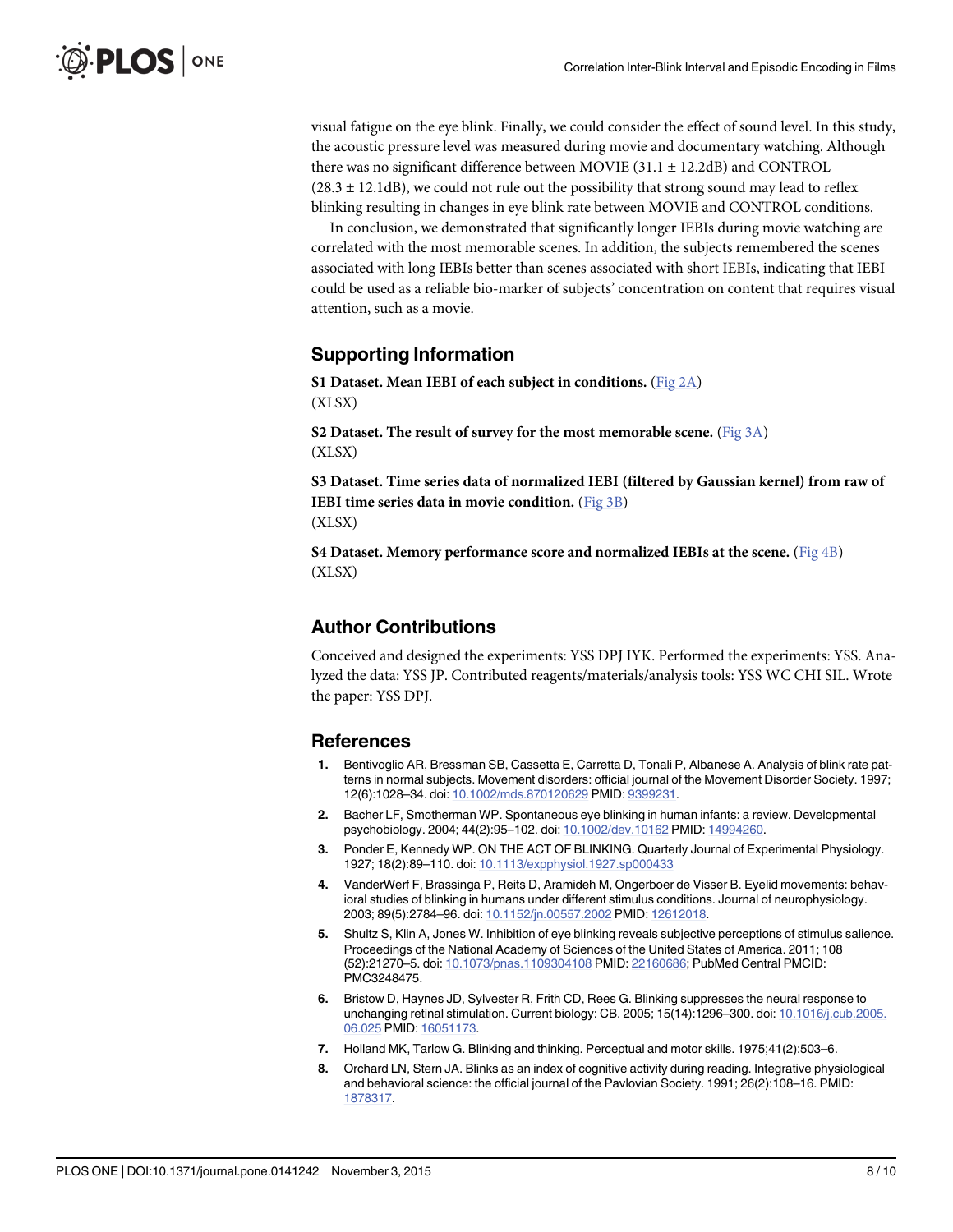- <span id="page-8-0"></span>[9.](#page-0-0) Fogarty C, Stern JA. Eye movements and blinks: their relationship to higher cognitive processes. International journal of psychophysiology: official journal of the International Organization of Psychophysiology. 1989; 8(1):35–42. PMID: [2584081.](http://www.ncbi.nlm.nih.gov/pubmed/2584081)
- [10.](#page-0-0) Irwin DE, Thomas LE. Eyeblinks and Cognition. In: Coltheart V, editors. Tutorials in Visual Cognition. New York: NY, Psychology Press. 2011.
- [11.](#page-1-0) Hall A. The Origin and Purposes of Blinking. The British journal of ophthalmology. 1945; 29(9):445–67. PMID: [18170143;](http://www.ncbi.nlm.nih.gov/pubmed/18170143) PubMed Central PMCID: PMC510520.
- [12.](#page-1-0) Fukuda K. Analysis of eyeblink activity during discriminative tasks. Perceptual and motor skills. 1994; 79(3 Pt 2):1599–608. doi: [10.2466/pms.1994.79.3f.1599](http://dx.doi.org/10.2466/pms.1994.79.3f.1599) PMID: [7870552.](http://www.ncbi.nlm.nih.gov/pubmed/7870552)
- 13. Drew GC. Variations in reflex blink-rate during visual-motor tasks. Quarterly Journal of Experimental Psychology. 1951; 3(2):73–88. doi: [10.1080/17470215108416776](http://dx.doi.org/10.1080/17470215108416776)
- [14.](#page-1-0) Stern JA, Walrath LC, Goldstein R. The endogenous eyeblink. Psychophysiology. 1984; 21(1):22–33. PMID: [6701241.](http://www.ncbi.nlm.nih.gov/pubmed/6701241)
- [15.](#page-1-0) Nakano T, Yamamoto Y, Kitajo K, Takahashi T, Kitazawa S. Synchronization of spontaneous eyeblinks while viewing video stories. Proceedings Biological sciences / The Royal Society. 2009; 276 (1673):3635–44. doi: [10.1098/rspb.2009.0828](http://dx.doi.org/10.1098/rspb.2009.0828) PMID: [19640888](http://www.ncbi.nlm.nih.gov/pubmed/19640888); PubMed Central PMCID: PMC2817301.
- [16.](#page-1-0) Hasson U, Furman O, Clark D, Dudai Y, Davachi L. Enhanced intersubject correlations during movie viewing correlate with successful episodic encoding. Neuron. 2008; 57(3):452–62. doi: [10.1016/j.](http://dx.doi.org/10.1016/j.neuron.2007.12.009) [neuron.2007.12.009](http://dx.doi.org/10.1016/j.neuron.2007.12.009) PMID: [18255037](http://www.ncbi.nlm.nih.gov/pubmed/18255037); PubMed Central PMCID: PMC2789242.
- 17. Eisenstein S. THE FILM SENSE. Leyda J. editors. Harcourt Brace. 1947.
- [18.](#page-1-0) Mar RA. The neuropsychology of narrative: story comprehension, story production and their interrelation. Neuropsychologia. 2004; 42(10):1414–34. doi: [10.1016/j.neuropsychologia.2003.12.016](http://dx.doi.org/10.1016/j.neuropsychologia.2003.12.016) PMID: [15193948](http://www.ncbi.nlm.nih.gov/pubmed/15193948).
- [19.](#page-1-0) [showbox.co.kr](http://showbox.co.kr) [internet]. SHOWBOX; The Chaser (2007); Available: [http://www.showbox.co.kr/movie/](http://www.showbox.co.kr/movie/lineup/lineup_synopsis.asp?MVCode=SE080008) [lineup/lineup\\_synopsis.asp?MVCode=SE080008.](http://www.showbox.co.kr/movie/lineup/lineup_synopsis.asp?MVCode=SE080008)
- [20.](#page-2-0) Chang WD, Im CH. Enhanced Template Matching Using Dynamic Positional Warping for Identification of Specific Patterns in Electroencephalogram. J Appl Math. 2014. doi: Artn 528071 doi: [10.1155/2014/](http://dx.doi.org/10.1155/2014/528071) [528071](http://dx.doi.org/10.1155/2014/528071) PMID: [WOS:000335687500001](http://www.ncbi.nlm.nih.gov/pubmed/WOS:000335687500001).
- [21.](#page-2-0) Maris E, Oostenveld R. Nonparametric statistical testing of EEG- and MEG-data. J Neurosci Meth. 2007; 164(1):177–90. doi: [10.1016/j.jneumeth.2007.03.024](http://dx.doi.org/10.1016/j.jneumeth.2007.03.024) PMID: [WOS:000248170300019](http://www.ncbi.nlm.nih.gov/pubmed/WOS:000248170300019).
- [22.](#page-4-0) Doughty MJ. Further assessment of gender- and blink pattern-related differences in the spontaneous eyeblink activity in primary gaze in young adult humans. Optometry Vision Sci. 2002; 79(7):439–47. doi: Unsp 1040-5488/02/7907-0439/0 doi: [10.1097/00006324-200207000-00013](http://dx.doi.org/10.1097/00006324-200207000-00013) PMID: [WOS:000176869700007](http://www.ncbi.nlm.nih.gov/pubmed/WOS:000176869700007).
- [23.](#page-5-0) Manning KA, Riggs LA, Komenda JK. Reflex eyeblinks and visual suppression. Perception & psychophysics. 1983; 34(3):250–6. PMID: [6646967.](http://www.ncbi.nlm.nih.gov/pubmed/6646967)
- 24. Volkmann FC. Human visual suppression. Vision research. 1986; 26(9):1401–16. PMID: [3303665.](http://www.ncbi.nlm.nih.gov/pubmed/3303665)
- [25.](#page-5-0) Volkmann FC, Riggs LA, Moore RK. Eyeblinks and visual suppression. Science. 1980; 207(4433):900– 2. PMID: [7355270.](http://www.ncbi.nlm.nih.gov/pubmed/7355270)
- [26.](#page-6-0) Basso MA, Powers AS, Evinger C. An explanation for reflex blink hyperexcitability in Parkinson's disease. I. Superior colliculus. The Journal of neuroscience: the official journal of the Society for Neuroscience. 1996; 16(22):7308–17. PMID: [8929437.](http://www.ncbi.nlm.nih.gov/pubmed/8929437)
- [27.](#page-6-0) Basso MA, Evinger C. An explanation for reflex blink hyperexcitability in Parkinson's disease. II. Nucleus raphe magnus. The Journal of neuroscience: the official journal of the Society for Neuroscience. 1996; 16(22):7318–30. PMID: [8929438.](http://www.ncbi.nlm.nih.gov/pubmed/8929438)
- [28.](#page-6-0) Bodis-Wollner I, Bucher SF, Seelos KC. Cortical activation patterns during voluntary blinks and voluntary saccades. Neurology. 1999; 53(8):1800–5. PMID: [10563631.](http://www.ncbi.nlm.nih.gov/pubmed/10563631)
- [29.](#page-6-0) Shibutani H, Sakata H, Hyvarinen J. Saccade and blinking evoked by microstimulation of the posterior parietal association cortex of the monkey. Experimental brain research. 1984; 55(1):1–8. PMID: [6745342.](http://www.ncbi.nlm.nih.gov/pubmed/6745342)
- [30.](#page-6-0) Andersen RA, Snyder LH, Bradley DC, Xing J. Multimodal representation of space in the posterior parietal cortex and its use in planning movements. Annual review of neuroscience. 1997; 20:303–30. doi: [10.1146/annurev.neuro.20.1.303](http://dx.doi.org/10.1146/annurev.neuro.20.1.303) PMID: [9056716.](http://www.ncbi.nlm.nih.gov/pubmed/9056716)
- [31.](#page-6-0) Posner MI, Walker JA, Friedrich FJ, Rafal RD. Effects of parietal injury on covert orienting of attention. The Journal of neuroscience: the official journal of the Society for Neuroscience. 1984; 4(7):1863–74. PMID: [6737043.](http://www.ncbi.nlm.nih.gov/pubmed/6737043)